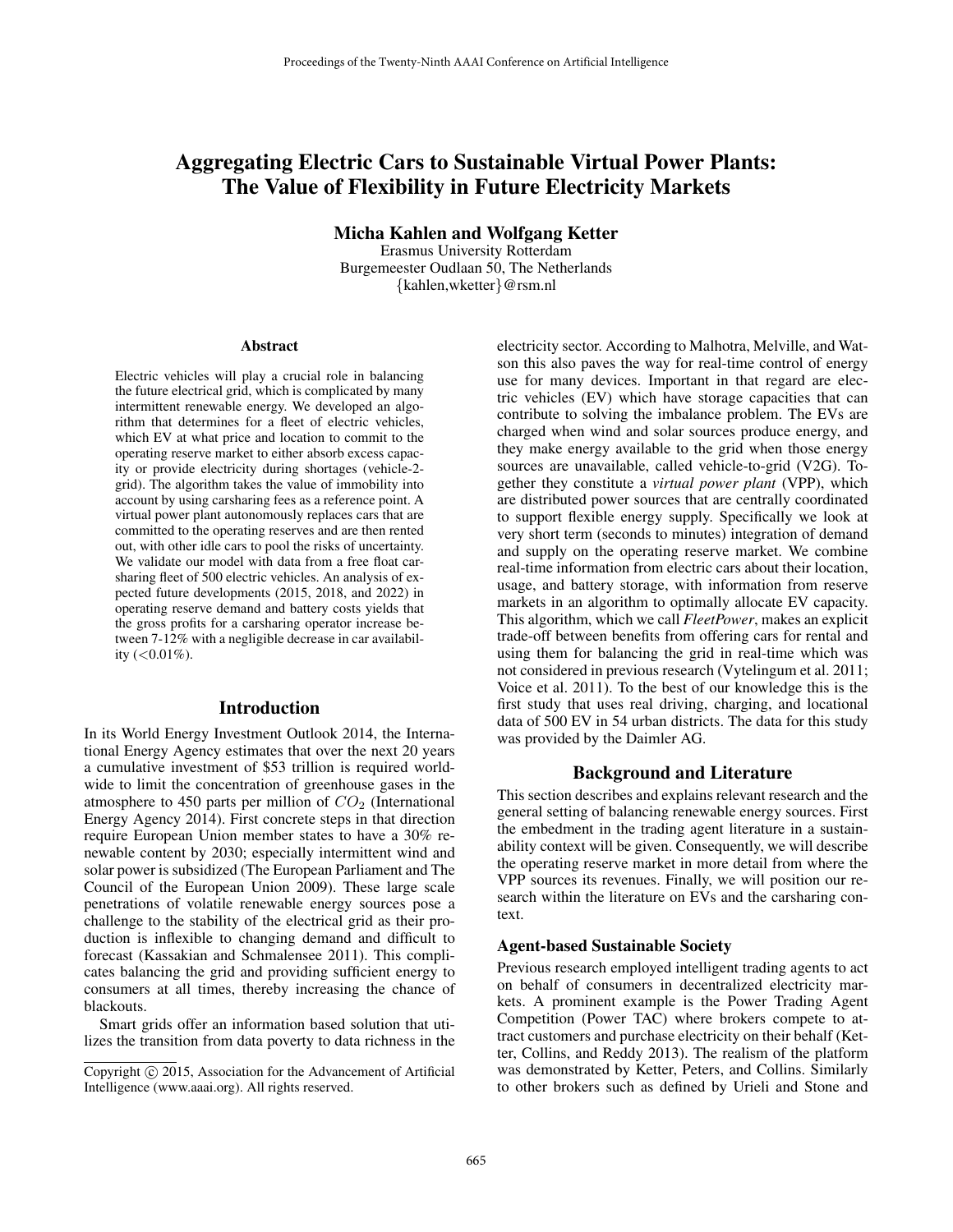Reddy and Veloso we outline a broker that acts on behalf of carsharing fleets only and focuses on the operating reserve market. We take advantage of particulary high electricity prices on the operating reserve market that stem from real-time changes in electricity demand and production. In a similar vein to Ketter et al. who make real-time pricing decisions based on economic regimes, we make real-time decisions for renting out a specific EV or turning it into a VPP. Another example of the benefits of agents in decentralized electricity markets is illustrated by Ramchurn et al..

## Operating Reserves: Balancing the Electrical Grid

If at any point in time there is a difference in the quantity of electricity produced and consumed, the electricity market has to be regulated in real-time to maintain stability. This is coordinated by electronic auctions, specifically firstprice sealed-bid auctions, in which participants make *offers* to generate electricity, called positive operating reserves, or *bids* to absorb and consume electricity, called negative operating reserves. The balancing responsible party accesses these offers and bids as needed in the merit order (cheapest resources are used first) to keep the market in an equilibrium. This mechanism gains importance with increasing levels of intermittent renewable energy, as production depends on exogenous factors such as the weather. Especially battery storage is valuable in this regard because it has no ramp-up costs and time. Ramp-up costs and time to start-up generators are significant for base load power plants. EVs possess large electrical batteries that are almost instantly scalable. Previous research proposed to use this capacity to offer balancing services to the grid (Vytelingum et al. 2011; Peterson, Whitacre, and Apt 2010; Schill 2011).

## Electric Vehicles and Carsharing

Carsharing and especially the free float carsharing model, where the car can be picked up and dropped off anywhere, contribute to more sustainable ways of transport in terms of construction, operation, and decomposition of mobility systems. Firnkorn and Müller find that even under a pessimistic scenario, free float carsharing has a significantly positive effect on carbon emissions.

Charging many EVs in the same neighborhood at the same time will overload transformers and substations quickly (Kim et al. 2012; Sioshansi 2012). Previous research has addressed this issue by proposing smart charging. Smart charging means to charge EVs at times when the grid is less congested to complement peaks in electricity consumption. Drivers are incentivized to shift their charging, yielding significant peak reductions (Valogianni et al. 2014). An extension of smart charging is the V2G concept which was mentioned in the introduction. Regarding the technical feasibility it should be noted the standard of the International Electronical Commission ICE 62196 supports V2G. A study by Vytelingum et al. looked at the savings a household can make with a battery exposed to variable pricing at the energy wholesale market and found that efficient use of the battery would save 14% in utility costs and 7% in carbon emissions. Other studies find yearly benefits per EV of \$ 10-120 (Peterson, Whitacre, and Apt 2010) and \$ 176-203 (Schill

2011). Within this research stream there are two conflicting opinions regarding the economic feasibility of the V2G concept. Peterson, Whitacre, and Apt contend that relatively low yearly benefits per EV would not justify a widespread roll out. Kahlen, Ketter, and van Dalen, however, argued that V2G would enable volatile renewable energy sources to be suitable for mainstream usage. Tomic and Kempton show that the profitability depends on the target market; the larger the variations in the electricity price the higher the profitability.

Previous research greatly contributed to this topic, however under the unrealistic assumption that driving patterns are known in advance. So they consider a static system, whereas in reality it is a complex sociotechnical system (Geels 2004). Users have valuations for being mobile that differ over time and conflict with market interests (Vytelingum et al. 2011; Tomic and Kempton 2007). We approach this problem from a sociotechnical perspective by appropriating valuations for mobility from price and demand for the EVs in a carsharing context. Besides, in contrast to our work, previous studies have used either very small fleets or data from combustion engine vehicles which have a longer range and are not subject to range anxiety, the fear of stranding with an empty battery.

## Model Description

At the core of this research is the development of an algorithm that decides how to deploy EVs, and its evaluation in a simulation environment. A simulation approach is most suitable for this purpose as we are dealing with a complex system that would be prohibitively expensive to build. It would be difficult to manipulate a variety of parameters to find the optimal market equilibrium. A simulation approach helps to refine the algorithm, which is driven by business needs from its environment that was discussed in the introduction, and applying knowledge from existing agent-based approaches.

## Virtual Power Plant Decision Support: FleetPower

The algorithm, which we call FleetPower, decides which EVs should be deployed as part of a VPP, which EVs should be charged, and which EVs should be made available for rental for one time interval ahead in real-time. This applies only to EVs that are parked at a charging spot for the time under consideration.

Individual Car Performance Indicators. FleetPower calculates the expected profit performance indicator  $(PPI)$ for a specific EV  $i$  over time interval  $t$  (see Equation 1). Therefore it maximizes expected profits over renting (rental benefit RB), charging (negative regulation benefit NRB), and turning the car into a VPP (positive regulation benefit  $PRB$ ).

$$
PPI_{t,i,l} = \max(RB_{t,i,l}, NRB_{t,i,l}, PRB_{t,i,l}) \tag{1}
$$

For a table of notation including measurement units see Table 1. The expected profits for renting  $(RB)$  car *i* during interval  $t$  parked at location  $l$  is estimated with a multiple linear regression model (see Equation 2). The regression is based on the probability with which a car gets rented out  $(a)$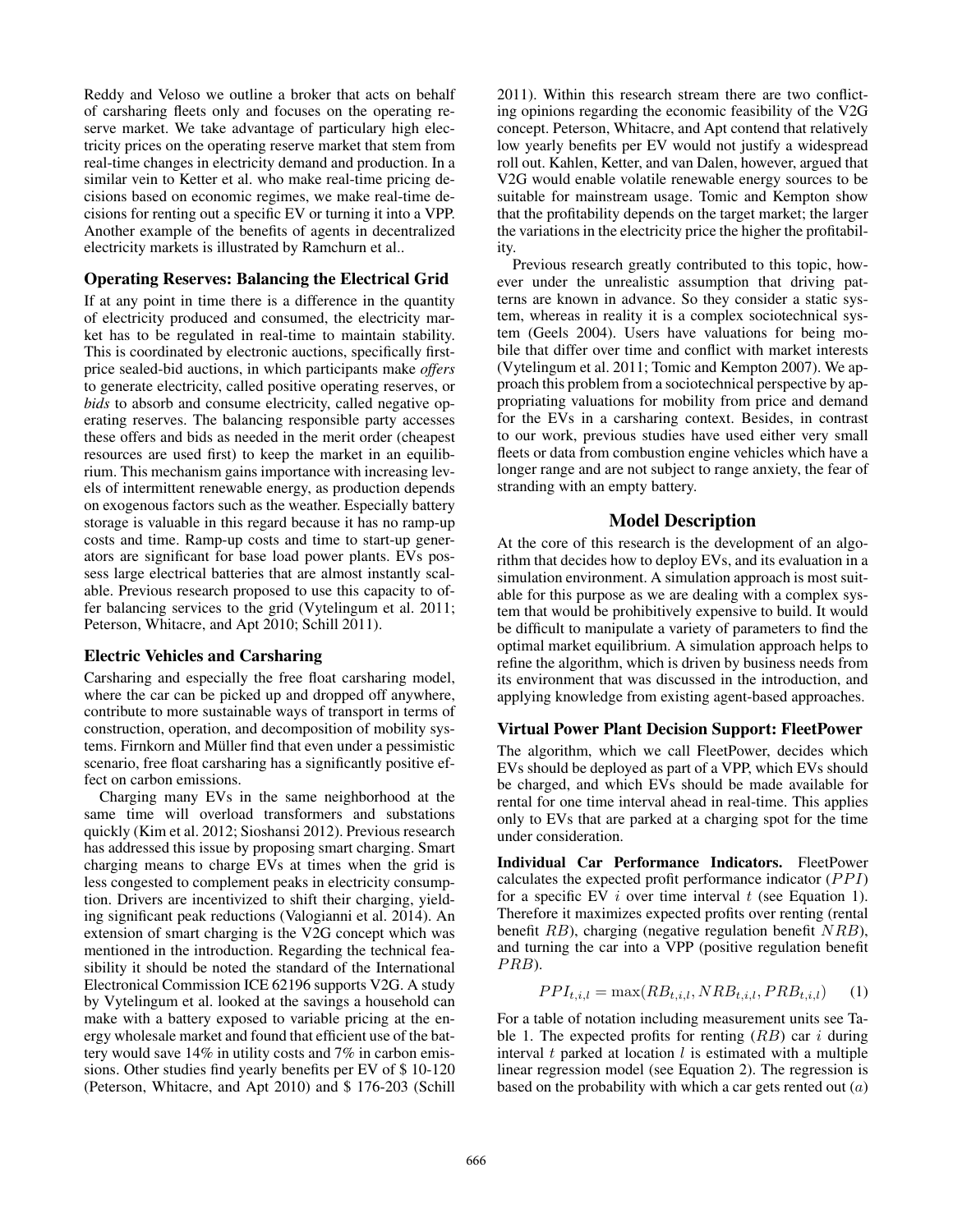and the storage capacity available  $(q)$ . The probability to be rented out at a given location varies over every quarter of an hour and differs for each day of the week. As rental benefits are generally much higher than benefits from  $PRB$  and NRB a car that was predicted not to be rented out when it actually was rented out will be much costlier than the other way around. To account for these asymmetric misclassification costs, we use the upper confidence interval as predictor for RB. The level of confidence depends on the magnitude of the asymmetric misclassification costs. During rentals the battery is used and depreciation costs  $(D)$  as well as electricity costs for charging  $(C)$  for the expected difference in the battery state before and after driving  $(\Delta Q)$  are taken into account.

$$
RB_{t,i,l} = \beta_1 + \beta_2 a_{t,l} + \beta_3 q_{t,i} - \left[D + \left(\frac{C}{\epsilon}\right)\right] \Delta Q_{t,i} \tag{2}
$$

where:

$$
\Delta Q_{t,i} = \beta_4 + \beta_5 a_{t,l} + \beta_6 q_{t,i} \tag{3}
$$

If an EV is parked at a charging station FleetPower has the option to charge the car. In this respect the negative regulation benefit  $(NRB)$  is defined as the quantity with which the battery of car i at interval t can still be charged with  $(\Psi)$  and the bid price for negative operating reserves  $(P^{neg})$ , which differs per EV  $i$  and time interval  $t$  (see Equation 4). More specifically the quantity that the battery can still be charged with  $(\Psi^{neg})$  in time interval t takes into account the amount of electricity stored in the battery Q and the charging speed  $\gamma$ , which is defined by  $\Psi_{t,i}^{neg} = \min((\Omega_i - Q_{t,i}), \gamma \Delta t)$ . As this option would replace the costs for charging, we add the opportunity benefit of not having to pay for charging fees  $(C)$ . In other words the NRB is the difference between what one would pay with a common electricity tariff and the negative operating reserve market price.

$$
NRB_{t,i} = \Psi_{t,i}^{neg}(P_{t,i}^{neg} - C)
$$
\n(4)

The bidding price is determined by the cost that would be incurred to charge the EV with the regular electricity tariff C and charging inefficiency  $\epsilon$ , the expected rental profits RB, and profit margin  $\mu^{neg}$  which maximizes overall profits for the time intervals  $t$  in the test data set (see Equation 5). Note that if  $P^{neg}$  is too high, the market will instead choose a cheaper bid and consequently there is no NRB for that time period.

$$
P_{t,i}^{neg} = -\frac{C}{\epsilon} + RB_{t,i,l} + \mu_t^{neg}
$$
 (5)

In a similar vein an EV could also contribute to a VPP. The electricity stored ( $\Psi^{pos}$ ) in EV *i* that can be accessed within time interval  $t$  and the offered selling price for positive operating reserves  $(P^{pos})$  specify the positive regulation benefit  $(PRB)$ . The electricity available for a VPP  $(\Psi^{pos})$  at time interval t based on the amount of stored electricity  $Q$  and the discharging speed  $\delta$  is expressed by  $\Psi_{t,i}^{pos} = \min(Q_{t,i}, \delta \Delta t)$ . Besides also the cost for battery wear out is depreciated  $(D)$  over its effective use and the costs for charging C, including inefficiency  $\epsilon$ , are taken into account. Moreover the opportunity costs of not being able to rent out the EV  $(RB)$  due to its commitment to a VPP in the current interval  $t$  and recharging it thereafter are considered (see Equation 6). Opportunity costs for recharging apply only if the next lessee cannot complete his expected trip with the reduced capacity from the VPP ( $(Q_t - \Psi_{t,i}^{pos}) < \Delta \dot{Q}_{t+j}$ ). The discharging inefficiency  $(\eta)$  also plays an indirect role as the amount of electricity consumed from the battery  $\Psi^{pos}$ is larger than the amount sold by  $\frac{\Psi^{pos}}{\eta}$ .

$$
PRB_{t,i} = \Psi_{t,i}^{pos} \left[ P_{t,i}^{pos} - \left( D + \frac{C}{\epsilon} \right) \right]
$$
  

$$
- \sum_{j=1}^{\frac{\Psi_{t,i}^{pos}}{\delta t}} (RB_{(t+j),i,l} \mid (Q_t - \Psi_{t,i}^{pos}) < \Delta Q_{t+j})
$$
  
(6)

The offered selling price  $(P^{pos})$  is composed of the depreciation cost  $(D)$ , charging costs  $(C)$  including inefficiencies  $(\epsilon)$ , opportunity costs for rental and recharging time (RB) if the battery has insufficient capacity ( $(Q_t - \Psi_{t,i}^{pos}) < \Delta Q_{t+j}$ ) for the lessee's purposes, and margin  $\mu^{pos}$  which maximizes overall profits for the time intervals  $t$  in the test data set (see Equation 7).

$$
P_{t,i}^{pos} = D + \frac{C}{\epsilon}
$$
  
+ 
$$
\sum_{j=1}^{\frac{\Psi_{t,i}^{pos}}{\delta t}} (RB_{(t+j),i,l} | (Q_t - \Psi_{t,i}^{pos}) < \Delta Q_{t+j}) + \mu_t^{pos}
$$
  
(7)

FleetPower Decision Making at the Fleet Level. While it is important for lessees to rent a car at a specific location, the location within a city is less relevant for operating reserves. Rather than deciding for each EV individually where it should be deployed, we estimate an overall quantity for negative and positive operating reserves. This quantity comes from different EVs across the city and could switch within a time interval  $(t)$  from one EV to another if it is rented out.

Therefore we do not simply sum up the storage of each individual EV  $(\Psi)$  that could be committed to a VPP, but we correct this amount for the risk pooling effect  $(RPE)$ . The risk pooling effect refers to better forecasts on the fleet level than at the individual car level. That means we predict how much overall storage should be used for positive and negative operating reserves. Then these amounts are allocated back to the individual EVs. This is why a VPP outperforms several EVs in isolation. The estimation for each operating reserve at the fleet level is based on a linear regression model with two independent variables. The first independent variable is the quantity of electricity available after the previous interval in the EVs ( $\Psi^{neg}/\Psi^{pos}$ ) where the performance indicator suggested to charge (Equation 8) or turn the EV into a VPP (Equation 9). The second independent variable consists of the amount of electricity available in EVs where the performance indicator suggested negative or positive regulation in the last time interval, but where it would have been more profitable to rent out the EV. The term s refers to safety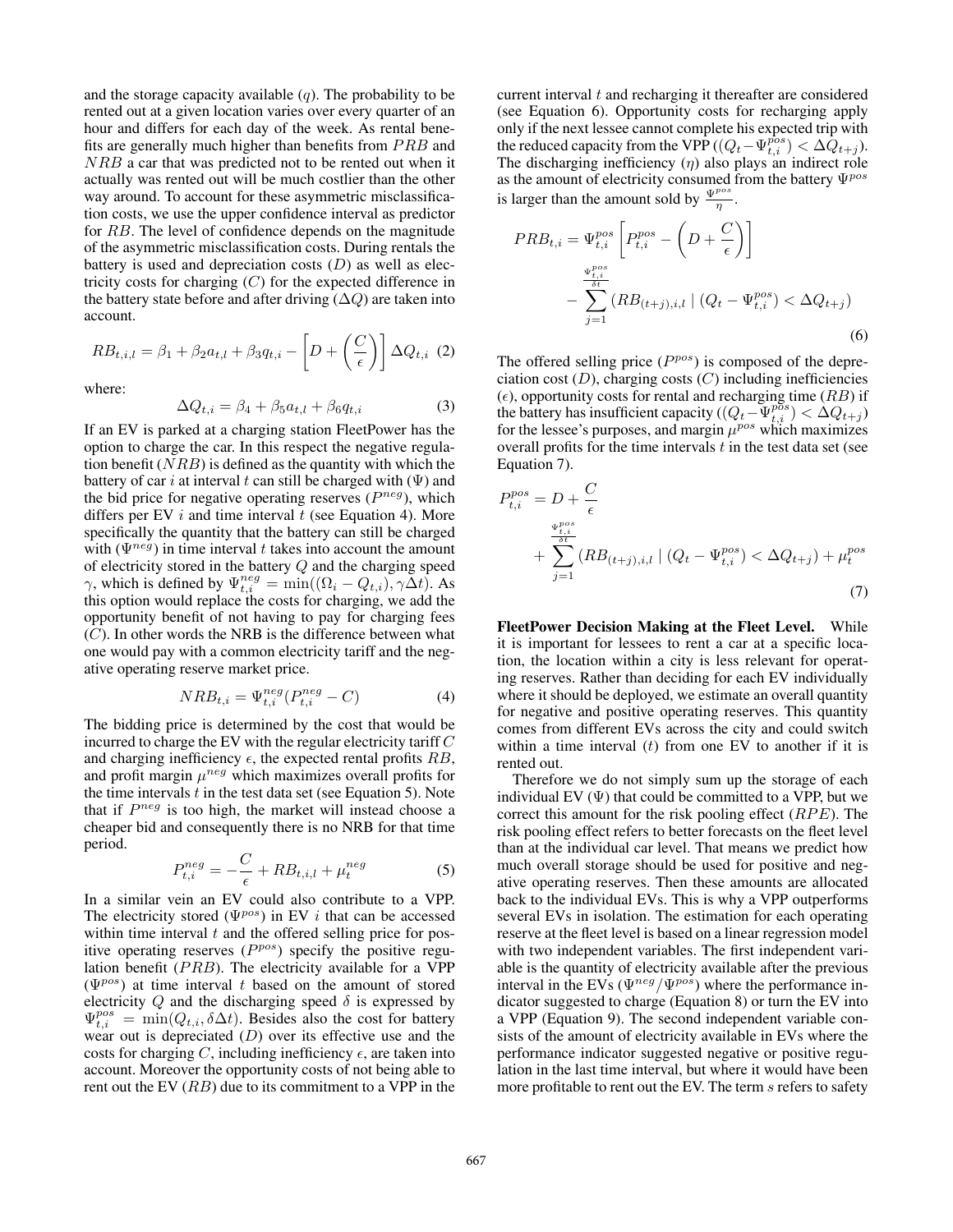| Table 1: Table of Notation.                    |                                      |                                      |  |  |  |
|------------------------------------------------|--------------------------------------|--------------------------------------|--|--|--|
| <b>Variable</b>                                | <b>Description</b>                   | Unit                                 |  |  |  |
| $\boldsymbol{a}$                               | Rental probability                   | %                                    |  |  |  |
| D                                              | Battery depreciation cost            | $\sqrt{\frac{100}{k}}$               |  |  |  |
| $\boldsymbol{d}$                               | Distance $EV_i$ to closest EV        | km                                   |  |  |  |
| $\overline{C}$                                 | Electricity price (industry av-      | \$/kWh                               |  |  |  |
|                                                | erage)                               |                                      |  |  |  |
| $\it i$                                        | Specific EV                          | tag                                  |  |  |  |
| Ι                                              | Total number of EVs $(\sum i)$       |                                      |  |  |  |
| l                                              | Location                             | ZIP code                             |  |  |  |
| $\overline{P}$                                 | Bid/offer price to buy or sell       | \$/kWh                               |  |  |  |
|                                                | electricity from reserve mar-<br>ket |                                      |  |  |  |
| Q                                              | Amount of electricity stored         | kWh                                  |  |  |  |
|                                                | in an EV                             |                                      |  |  |  |
| q                                              | Battery state of charge $(Q/\Omega)$ | $\frac{\%}{100}$                     |  |  |  |
| $\boldsymbol{s}$                               | Safety stock                         | kŴh                                  |  |  |  |
| t                                              | Time interval                        | index                                |  |  |  |
| $\Delta t$                                     | Duration of a time interval          | 15 minutes                           |  |  |  |
| $\beta$                                        | Regression parameter                 |                                      |  |  |  |
|                                                | Charging speed                       | kW                                   |  |  |  |
| $\begin{matrix} \gamma \\ \delta \end{matrix}$ | Discharging speed                    | kW                                   |  |  |  |
| $\epsilon$                                     | Charging inefficiency                | $\frac{\%}{100}$<br>$\frac{\%}{100}$ |  |  |  |
| $\eta$                                         | Discharging inefficiency             |                                      |  |  |  |
| $\mu$                                          | Margin on the bid/offer price        | \$                                   |  |  |  |
| Ψ                                              | Electricity accessible within        | kWh                                  |  |  |  |
|                                                | time interval                        |                                      |  |  |  |
| Ω                                              | Maximum battery capacity             | kWh                                  |  |  |  |

stocks that determine the trade-off between the risk of not renting out a car and missing out on potential profits on the reserve markets. The safety stocks (in combination with Equation 8 and 9) determine how many cars should not be committed as reserves. The optimization of the safety stock was done over the 7 week training period with the objective to maximize the overall profit. The safety stock grows with the asymmetric misclassification costs discussed in the previous section.

$$
RPE_t^{neg} = \beta + \beta_{n^{neg}} \sum_{i=1}^{I} (h(x) * \Psi_{t-1,i}^{neg})
$$
  
+  $\beta_{r^{neg}} \sum_{i=1}^{I} (j(x) * \Psi_{t-1,i}^{neg}) - s$  (8)

$$
RPE_t^{pos} = \beta + \beta_{npos} \sum_{i=1}^{I} (k(x) * \Psi_{t-1,i}^{pos})
$$
  
+  $\beta_{rpos} \sum_{i=1}^{I} (m(x) * \Psi_{t-1,i}^{pos}) - s$  (9)

where:

$$
h(x) = \begin{cases} 1, & if \quad PPI_{t-1,i} = NRB_{t-1,i} \\ 0, & otherwise \end{cases}
$$
 (10)

 $i=1$ 

| Table 2: Descriptive Statistics Car2Go Dataset. |                                |  |  |  |
|-------------------------------------------------|--------------------------------|--|--|--|
| <b>Description</b>                              | Value                          |  |  |  |
| EV type                                         | <b>Smart Fortwo Electric</b>   |  |  |  |
| Max. battery capacity $(\Omega)$                | $16.5$ kWh                     |  |  |  |
| Electricity costs $(C)$                         | $0.1155\$ (Band IC)            |  |  |  |
| Battery depreciation                            | $0.13$ \$/kWh $(2015)$         |  |  |  |
| cost(D)                                         | 0.067 \$/kWh (2018)            |  |  |  |
|                                                 | 0.034 \$/kWh (2022)            |  |  |  |
| Charging speed $(\gamma)$                       | 3.6 kW (linear)                |  |  |  |
| Discharging speed $(\delta)$                    | 13.2 kW (linear)               |  |  |  |
| Charging inefficiency $(\epsilon)$              | 96% (Reichert 2010)            |  |  |  |
| Discharging inefficiency                        | 97.4%                          |  |  |  |
| (n)                                             |                                |  |  |  |
|                                                 | Min. / $Avg.$ / Max.           |  |  |  |
| EVs available $(a)$                             | 13%/85%/97%                    |  |  |  |
| Rental revenues                                 | 4.89 \$ / 20.04 \$ / 322.34 \$ |  |  |  |

$$
j(x) = \begin{cases} 1, & if & PPI_{t-1,i} = NRB_{t-1,i} \\ & and & RB_{t-1,i} > NRB_{t-1,i} \\ 0, & otherwise \end{cases}
$$
 (11)

$$
k(x) = \begin{cases} 1, & if \quad PPI_{t-1,i} = PRB_{t-1,i} \\ 0, & otherwise \end{cases}
$$
 (12)

$$
m(x) = \begin{cases} 1, & if & PPI_{t-1,i} = PRB_{t-1,i} \\ & and & RB_{t-1,i} > PRB_{t-1,i} \\ 0, & otherwise \end{cases}
$$
 (13)

The actual allocation of individual cars is done in the order of profitability according to  $PPI$ , until the respective over-

all quantities  $\sum^{I}$  $\sum_{i=1}^{I}\Psi^{neg} - RPE^{neg}$  and  $\sum_{i=1}^{I}$  $i=1$  $\Psi^{pos} - RPE^{pos}$ are reached. Each quantity is submitted to the operating reserve market at the average price from Equations 5 and 7 weighted by the quantities for the individual prices respectively.

## Design Evaluation: Evidence from a Real World Setting

In order to assess the economic viability of the above described algorithm in practice, we apply it to the carsharing service Car2Go of the Daimler AG. We use a seven week time period from 08.11.2013 till 27.12.2013 as a training data set (bootstrap period). From this training set the expected values for the average driven kilometers, rental time, rental profit, and rental probabilities at each time are used to train the model. The last four weeks from 28.12.2013 to 24.01.2014 are used to evaluate the model.

## Carsharing Operator: Car2Go

The free floating fleet of Car2Go in Stuttgart, Germany consists of 500 EVs. These EVs are distributed over 54 zip codes of Stuttgart and its surrounding area. Members pay for this service on a use basis only (per minute and km above a threshold of 50 km) and are incentivized to return EVs to a charging station when the battery status is below 30% by rewarding them with 20 free driving minutes.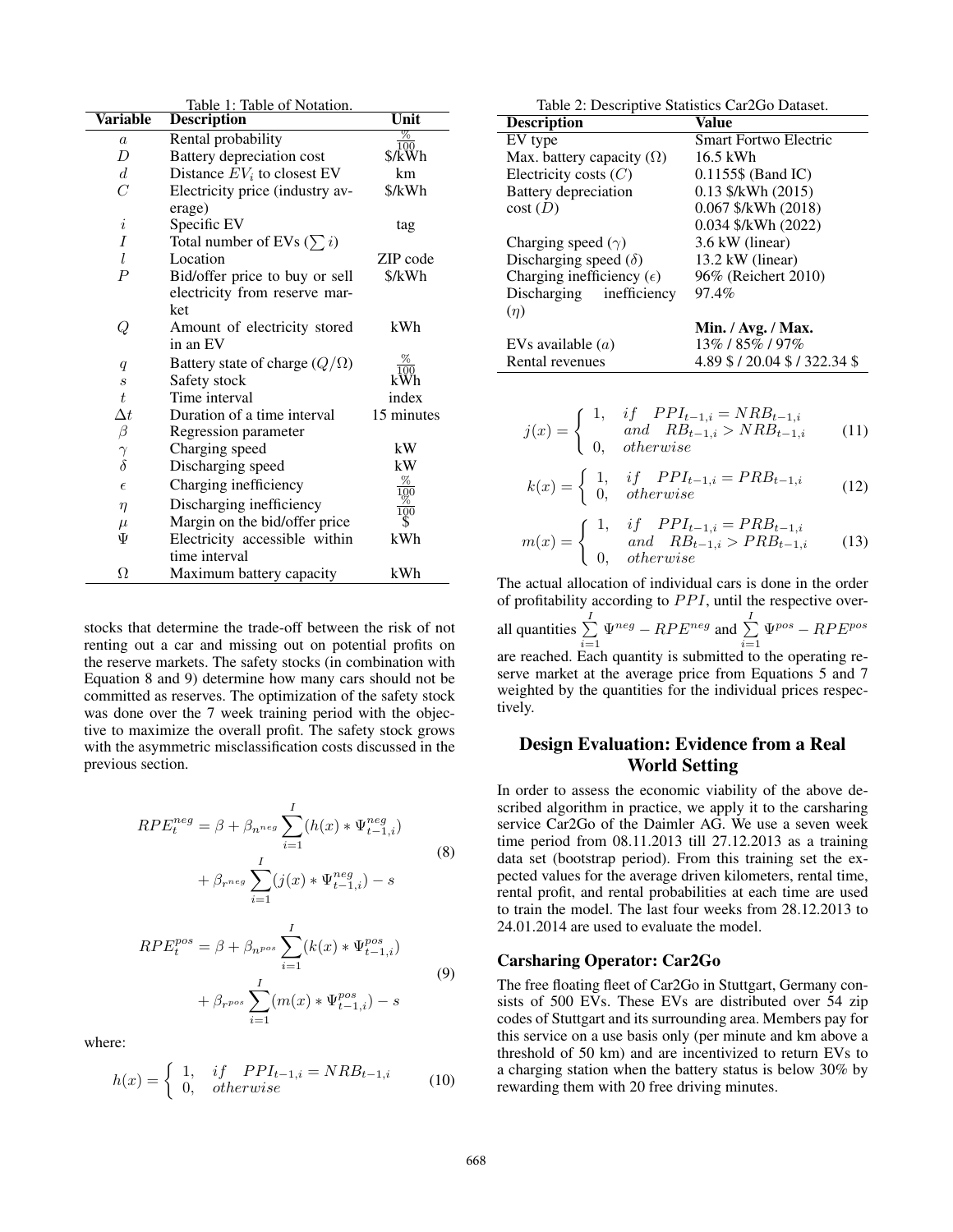

Figure 1: Daily Operating Reserve Prices from 08.11.2013 to 24.01.2014.

The carsharing operator shared data with us for the availability of EVs with a granularity of 15 minutes. This data contains the unique car name, the geo coordinates where the car is parked, the street name and zip code of that location  $(l)$ , the state of charge of the battery  $(Q)$ , and whether the EV is currently charging. Based on this information we can infer how long the EV was rented, how many kilometers were driven, and how much revenues were earned as rental benefit (RB). For an overview of the dataset see Table 2.

### Secondary Operating Reserves: Transnet BW

As illustrated in the section Operating Reserves EV storage is particularly suited for the secondary operating reserve, due to its fast response requirement. Therefore we use auction data on secondary operating reserves to determine the prices for balancing at each point in time. We use the data from regelleistung.net, the German operating reserve operator for the region of Transnet BW (see Figure 1). Note that even though the profits from renting out EVs are higher on average, the commitments on the operating reserve markets take precedence over renting because a severe penalty is imposed for not living up to commitments. As a consequence rental profits that occurred in the dataset, while the algorithm committed these EVs to the VPP, are opportunity cost. Only if another, available EV was in the immediate vicinity this car was assumed to be taken instead. Immediate vicinity is interpreted as if customers were willing to walk to another car if it is less than normally distributed with a mean of 250 meters and a standard deviation of 100 meters away  $(d)$  as calculated with the haversine formula (Robusto 1957).

### Fitting the Model to the Case

We train the model for the expected rental benefit (Equation 2) from 7 weeks of Car2Go rental data. It suggests that being at a place and time where EVs frequently get rented out has a strong positive impact, and lower battery levels have a negative impact on rental profits. To account for the asymmetric payoff from rental (average benefit per rental is \$ 20.04) and operating reserves (average benefit is \$ 0.40) we use the upper 99% confidence level to overstate the rental benefit accordingly.



Figure 2: Virtual Power Plant Output for the 5th of January 2014.

After we have fitted the model for the individual performance indicators to the Car2Go case, we can train the fleet level decision making model with information from the individual EVs. At popular time intervals, and therefore adjacent intervals, fewer cars (stored electricity) are available but many will be rented out. In a similar way the stored electricity is positively related to the number of EVs rented out in the previous time interval. In this case we use both an upper 99% confidence interval and a safety stock s of 56 and 33 kWh respectively for positive and negative operating reserves which was optimal during the test period.

## Operating Reserve Markets: Design for Flexibility

Current operating reserve markets use dedicated idle capacity as operating reserves which are committed a week in advance. It is not only inefficient to have that much idle reserve, but it is also not fit to balance a market with large capacities of decentralized energy sources. Therefore we propose and use an alteration of the market design. In this design power comes from a critical mass of flexible, absorptive generation and storage capacity, rather than having fixed commitments one week in advance. This has the advantage that battery storage can offer additional reserves to the market to meet growing demand. Note that this market design is not risk free. It depends on the availability of sufficient flexible absorption and generation capacity, like storage in batteries that is elastic to price changes.

### Analysis and Discussion

Over the four week hold out period the algorithm made 154,445 EV management decisions, of which it decided in 75,813 instances to turn an EV into a VPP (49%). Of these 75,813 instances only 89 were for providing positive regulation capacity and 75,724 instances were for providing negative regulation capacity. In 109 of these instances a lessee wanted to rent an EV while it was committed as a VPP; in 69 of these instances there was a car in walking distance. That means that we had to refuse lessees in 40 instances over the four week time period translating into a gross profits reduction of 0.125%. At the same time the algorithm traded 61 MWh on the operating reserve market, increasing the gross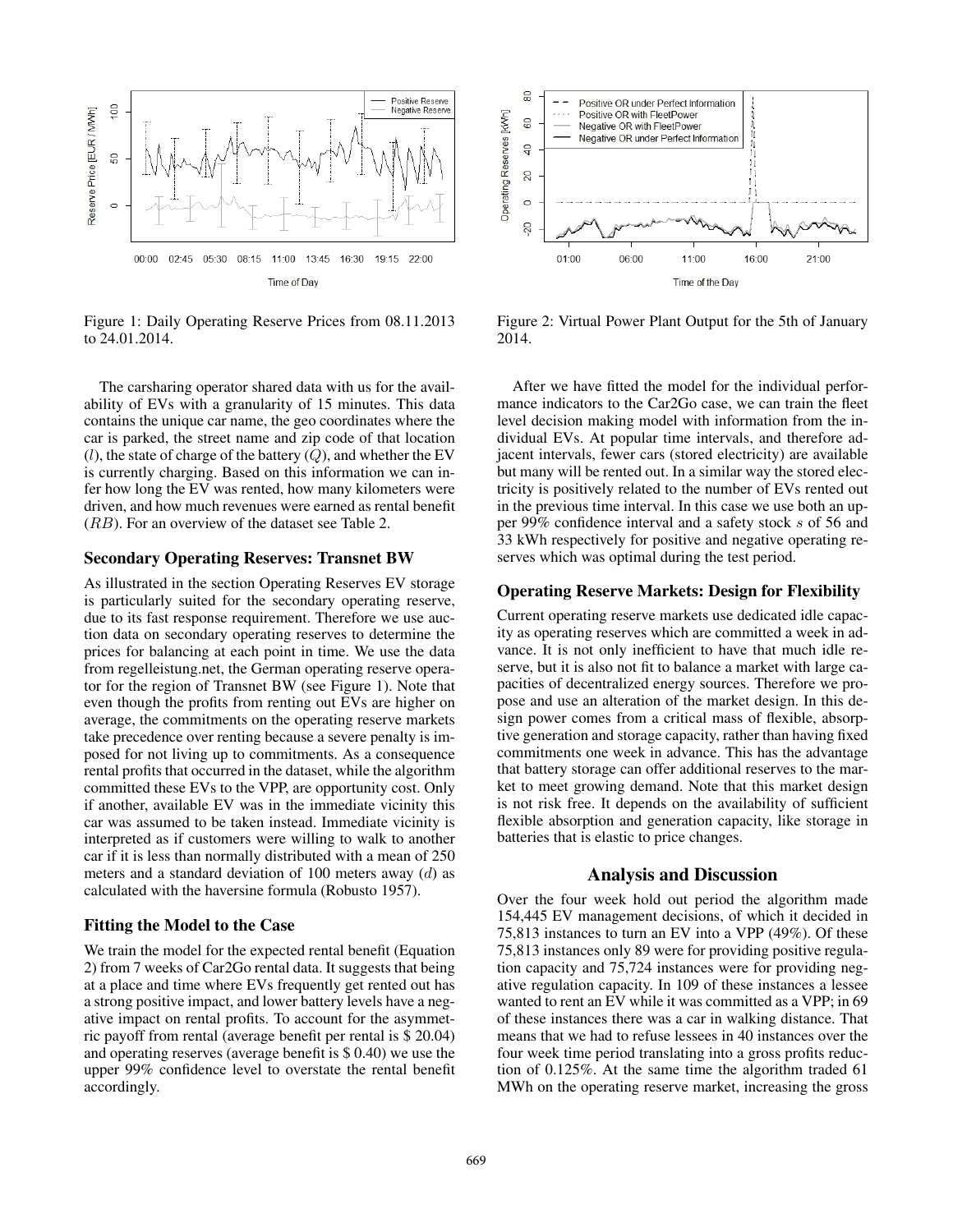Table 3: Sensitivity Analysis for Different Balancing Needs and Battery Technology Developments.

|                                                                | <b>Balancing Need Today</b>   | <b>Balancing Need x2</b> | <b>Balancing Need x3</b>                                     |
|----------------------------------------------------------------|-------------------------------|--------------------------|--------------------------------------------------------------|
| <b>Battery Technology 2015</b>                                 | $\uparrow$ 7.18% gross profit |                          | $\uparrow$ 8.75% gross profit $\uparrow$ 11.44% gross profit |
| <b>Battery Technology 2018</b>                                 | $\uparrow$ 7.20% gross profit |                          | $\uparrow$ 8.90% gross profit $\uparrow$ 11.81% gross profit |
| <b>Battery Technology 2022</b>   $\uparrow$ 7.23% gross profit |                               |                          | $\uparrow$ 9.05% gross profit $\uparrow$ 12.11% gross profit |

profits of Car2Go by about 7.18% assuming capital costs are 60% of rental revenues (industry average). This increase is significant at the 0.01 significance level (p-value 0.002). The negative operating reserves account for virtually all the increased gross profit (99.8%). This can be traced back to the high battery costs, which are higher than the average positive operating reserve price. When we compare this to a case in which Car2Go has perfect information on future usage of EVs, we see that FleetPower makes almost optimal decisions. With perfect information they would increase gross profits by about 8%. The relatively high accuracy of Fleet-Power can mostly be attributed to the risk pooling by substituting committed EVs for operating reserves with other available EVs if a lessee wants to rent a specific EV. If we were to make this decision for each EV individually, we would increase gross profits by only 0.07%. One can conclude that using FleetPower is significantly more profitable then only renting out EVs and comes close to a scenario where the fleet owner has perfect information. Figure 2 illustrates at which times of the day FleetPower turns EVs into a VPP and how much output it produces. Most of the day the EVs provide negative reserve capacity, but at 16.00 PM the market price is high enough for the VPP to provide positive reserve capacity.

### Planning for Change: A Sensitivity Analysis

In order to assess how rapid developments in the energy sector will influence the decisions and their profitability in the future, we consider three scenarios for future balancing needs. In the first scenario we consider the current market need for balancing, in the second scenario we consider market prices when the balancing need goes up twofold, and in the third scenario we consider market prices when the balancing need goes up threefold. The scenarios are derived by multiplying the balancing demand per time interval by 2 and 3 respectively, which increases volatility proportionately along the merit order. Besides the balancing requirements, also a change in the costs of battery technology is expected. This is due to a large investment in battery technology not only for EV but also laptops, mobile phones, and other applications. We consider three scenarios for the battery depreciation costs. The first scenario of 0.13\$/kWh is likely to be achieved by 2015, the second scenario of 0.067\$/kWh is likely by 2018, and the 3rd scenario of 0.034\$/kWh is likely by 2022 (US Department of Energy 2013).

As expected we see a steady increase in profits for fleet owners with increasing balancing needs and decreasing battery costs from initially a 7.18% gross profit increase to 12.11% under the 2022 scenario. At first glance it might seem as if the increase in the balancing need is more decisive than the battery technology. However, battery costs

only have an influence on positive operating reserves, which account for about 0.2% today and 14% under the 2022 scenario. Therefore the impact appears relatively minor, but it increases as the positive operating reserves play a bigger role. For an overview of the gross profit increases for the individual scenarios see Table 3. While under current conditions it would hardly be economical to base positive operating reserves on EV storage only, it does make sense in the 2022 scenario. In that case about every 20th person would need to have an EV that participates, but is not dedicated to the operating reserves. Under these circumstances one could retire all peaking power plants in the secondary operating reserve market, reducing the peak to average ratio by 4.5%. The peak to average ratio is the bottleneck in the electrical grid and determines its efficiency. When we relate this to increasing energy efficiency, we find that despite efficiency losses when charging and discharging EVs, the overall efficiency achieved by retiring peaking power plants offsets these losses and increases overall system efficiency.

### Conclusion and Future Work

In this study we have proposed and evaluated the agentbased algorithm FleetPower which enables companies with EV fleets to participate in the operating reserve market next to renting out electric vehicles (EV). It continuously makes the decision whether a specific EV at a specific location should be available for rent, or to sell part of its energy storage as negative or positive operating reserve. The algorithm makes this decision based on forecasts for revenues from rental, positive, and negative operating reserves and aggregate EV availability in VPPs with an accuracy above 99%. We show that using EV for operating reserves enhances gross profits of the EV fleet owner by 7.18%, but that the market design of the operating reserves needs to change for more flexibility to tap into the potential of large scale storage of EVs. V2G currently accounts for only a marginal proportion of these additional profits, while 99.8% are due to negative operating reserves. With a rising need for balancing capacity and decreasing battery costs, also V2G will account for a higher share (14%) of the increase in gross profits by 2022. In total the gross profits for EV fleet owners could go up by as much as 12.11% by 2022. With this algorithm it is possible to replace carbon intensive generation capacity with clean energy storage in the future, which increases system efficiency (peak to average ratio) by 4.5%.

In future research we will analyze the influence of seasonality on the ability of EVs to replace peaking power plants. In addition we expand the analysis with tow cities in the US and NL to account for different levels of renewable energy sources. Finally we plan to implement the broker in Power TAC to compete with and benchmark against other brokers.